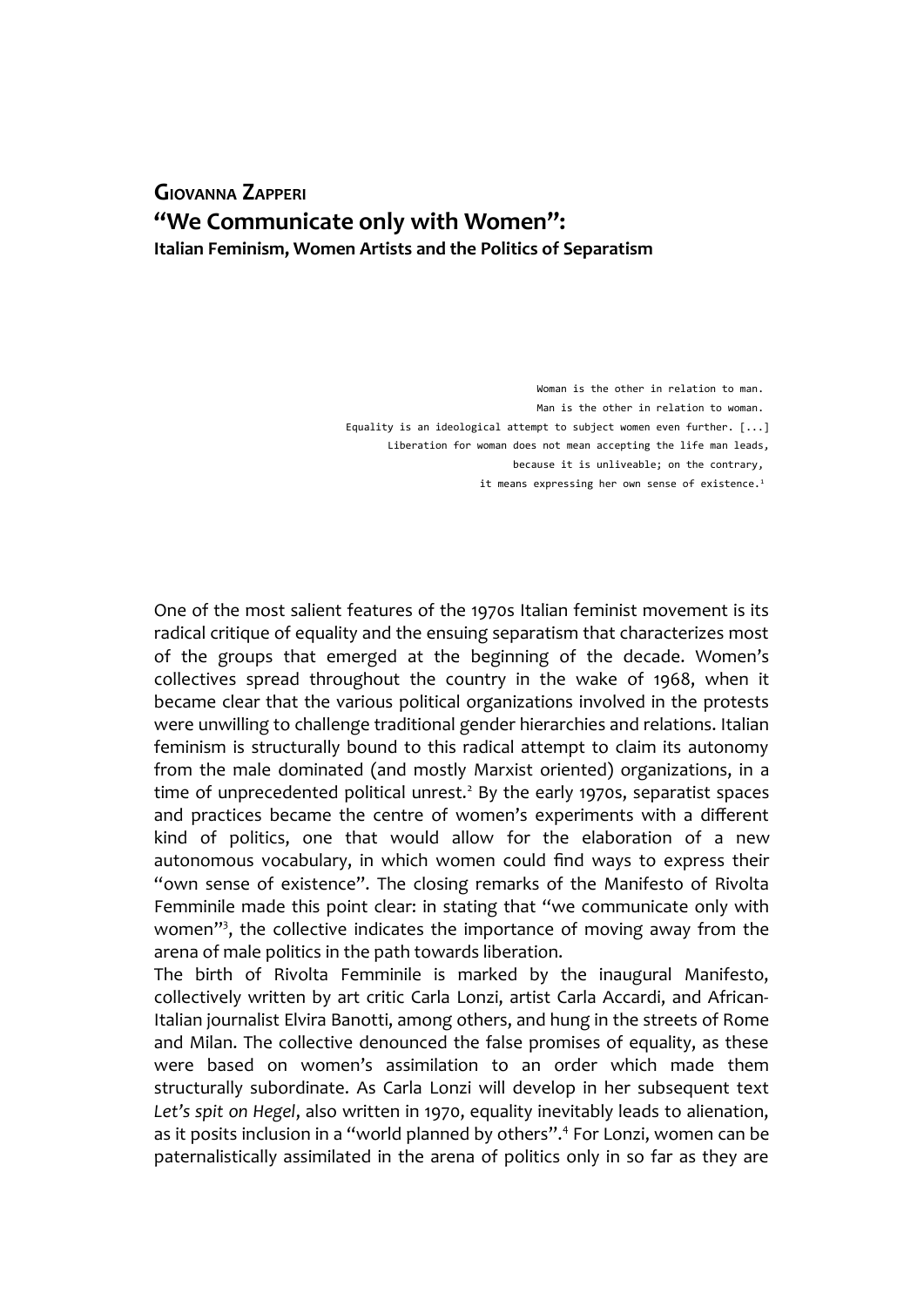recognized as equals by men. Equality, she argues, is the basic principle upon which hegemonic culture imposes its rule on its others: it therefore comprises legalized subjugation and unidimensionality. The crux of Lonzi's argument is a critique of power as structurally embedded in historically determined gender dynamics. Since equality is nothing but yet another patriarchal misconception aiming at securing women's subjugation, instead of surrendering to its false promises of inclusion, women need to collectively withdraw from the structures of social and cultural validation and thus abandon the power dynamics in which they will inevitably be trapped.

How do we address this claim for autonomy, the critique of equality and the collective withdrawal from male institutions and organizations, when we turn to women's art in 1970s Italy? As it happened in other contexts, women artists who were involved in the feminist movement found themselves in a paradoxical position. The male-dominated art world was hardly a welcoming space for women, and those who engaged in a career as professional artists, no matter whether they were feminists or not, had to face a number of mechanisms of marginalization. At the same time, feminist thinking and practices in Italy tended to emphasize the importance of moving away from male institutions and to encourage autonomous forms of expression that were mostly based on the exchanges that took place among women. Allwomen spaces could therefore potentially become places where new forms of artistic expression could unfold, however in some groups, such as Rivolta Femminile, whose members had direct experience of the art world, art was a contested field [**[fig. 1](http://www.palinsesti.net/index.php/Palinsesti/article/downloadSuppFile/139/452)**]. Indeed, Carla Lonzi considered art to be too compromised by patriarchal systems of value to be of any use for feminist purposes, and this despite Rivolta's original connection with the art world. Women artists participating in these groups were therefore in the uneasy situation of being marginalized in the art world, while at the same time having to struggle to find their own voice within the feminist movement.

Rivolta Femminile was among the women's groups that, from the early 1970s on, oriented their political practice towards *autocoscienza* and therefore separatism, which was its indispensable precondition. *Autocoscienza* (Italian for consciousness raising) was in fact adopted by the majority of women's groups in 1970s Italy and became the means through which women forged new alliances and relations. Despite the structural heterogeneity in the ways in which this practice was developed by the various existing groups, it can be said that it had a decisive impact in defining Italian feminism's aims and politics. Even though the practice of consciousness raising was originally imported from the United States, where it had developed throughout the 1960s across black liberation groups and women's collectives, it took a specific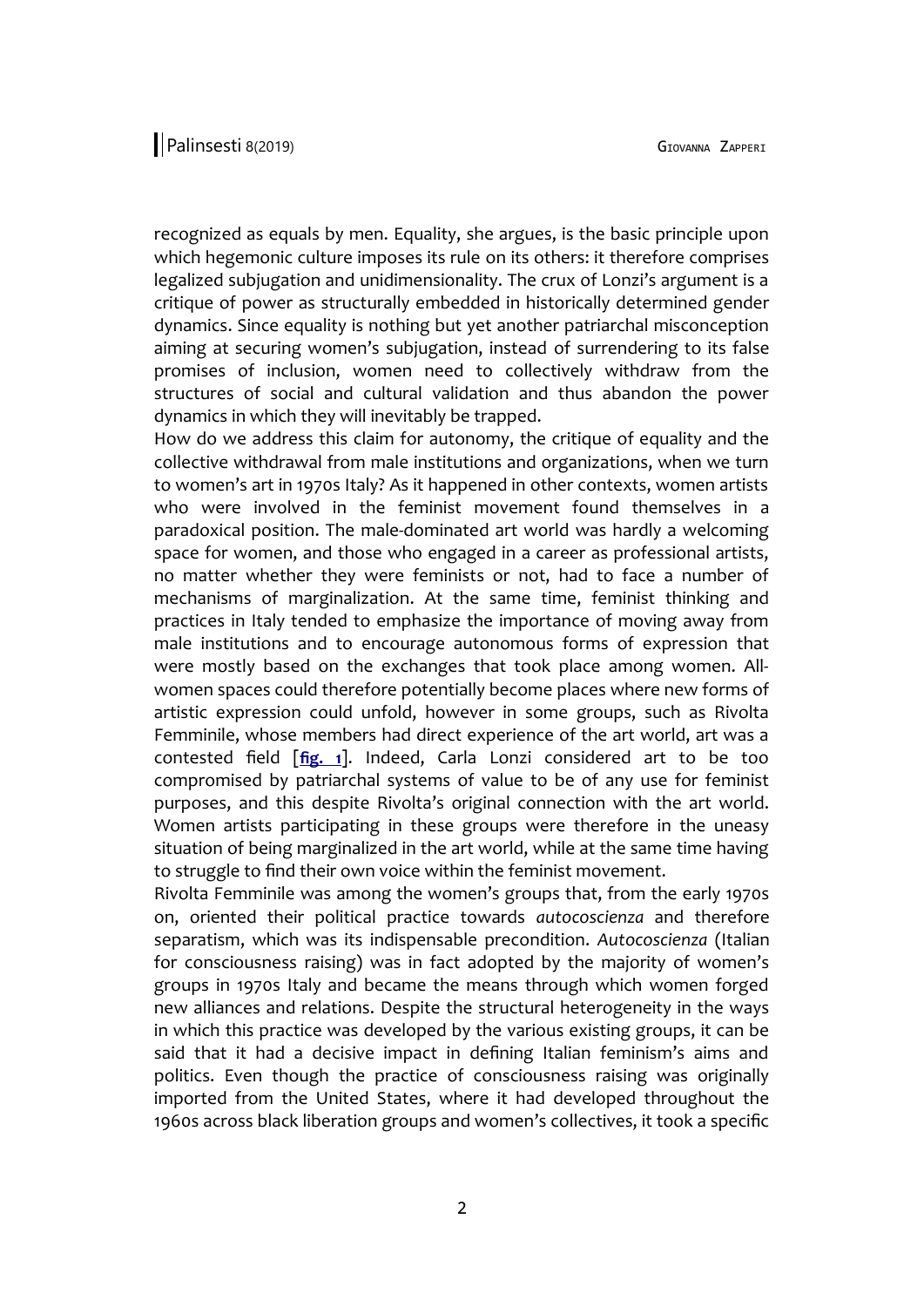configuration in Italy. Here, the main question concerned the problem of women's autonomy with respect to a society that structurally rendered them invisible, as opposed to the American model that fostered inclusion, equal opportunities and affirmative actions.<sup>5</sup> In other words, feminists in Italy were more interested in building autonomous spaces that could potentially challenge a model of society based on women's oppression.

Generally speaking, *autocoscienza* took place in small groups, where women gathered in order to experiment non-hierarchical relations in which moral judgements and other systems of value were held in suspension. To paraphrase Italian philosopher Adriana Cavarero, *autocoscienza* marked the invention of a relational space where women were able to give an account of themselves and to promote a political practice based on self-narration.<sup>6</sup> During the meetings there were no pre-established rules, no leader, no control, but an integral openness towards the other. As it has been underlined, the experience of *autocoscienza* is difficult to convey or transmit, especially via textual accounts. Its temporality was the present, and this is perhaps one of the reasons why there are very few theorizations, or even narratives that chronicle *autocoscienza*, inasmuch as it promoted mutual presence and the immediacy of the encounter in ways that resisted the temporalities of the written text.<sup>7</sup> Within this configuration, separatism was a political necessity inasmuch as it facilitated a process in which patriarchal habits could be interrupted and questioned collectively. According to Rivolta Femminile, *autocoscienza* cannot be recuperated outside of the women's group, because it does not turn to men. On the contrary, it originates in what Lonzi calls a "void", where an autonomous sense of the self can grow and exist: *autocoscienza* is how women collectively challenge patriarchal notions of subjectivity.<sup>8</sup> Most importantly, *autocoscienza* operated as a process in which self-affirmation, collective knowledge and mutual recognition were bound together through the constitution of a different community: a "utopia of the articulation between the individual and the collective",<sup>9</sup> allowing for the constitution of a new political subject.

Notwithstanding the significance of separatism for Italian feminism, few attempts have been made to look at its impact on women's art. In what follows, I will consider the works produced around 1975 by Carla Accardi, Suzanne Santoro and Marcella Campagnano in relation to their participation in women's groups such as Rivolta Femminile in Rome and Collettivo di via Cherubini in Milan. The works I am interested in originated from within the experiences of the feminist movement and provide a unique opportunity to look at how a new set of creative practices could grow as part of a collective political project. For these artists, the women's movement allowed for an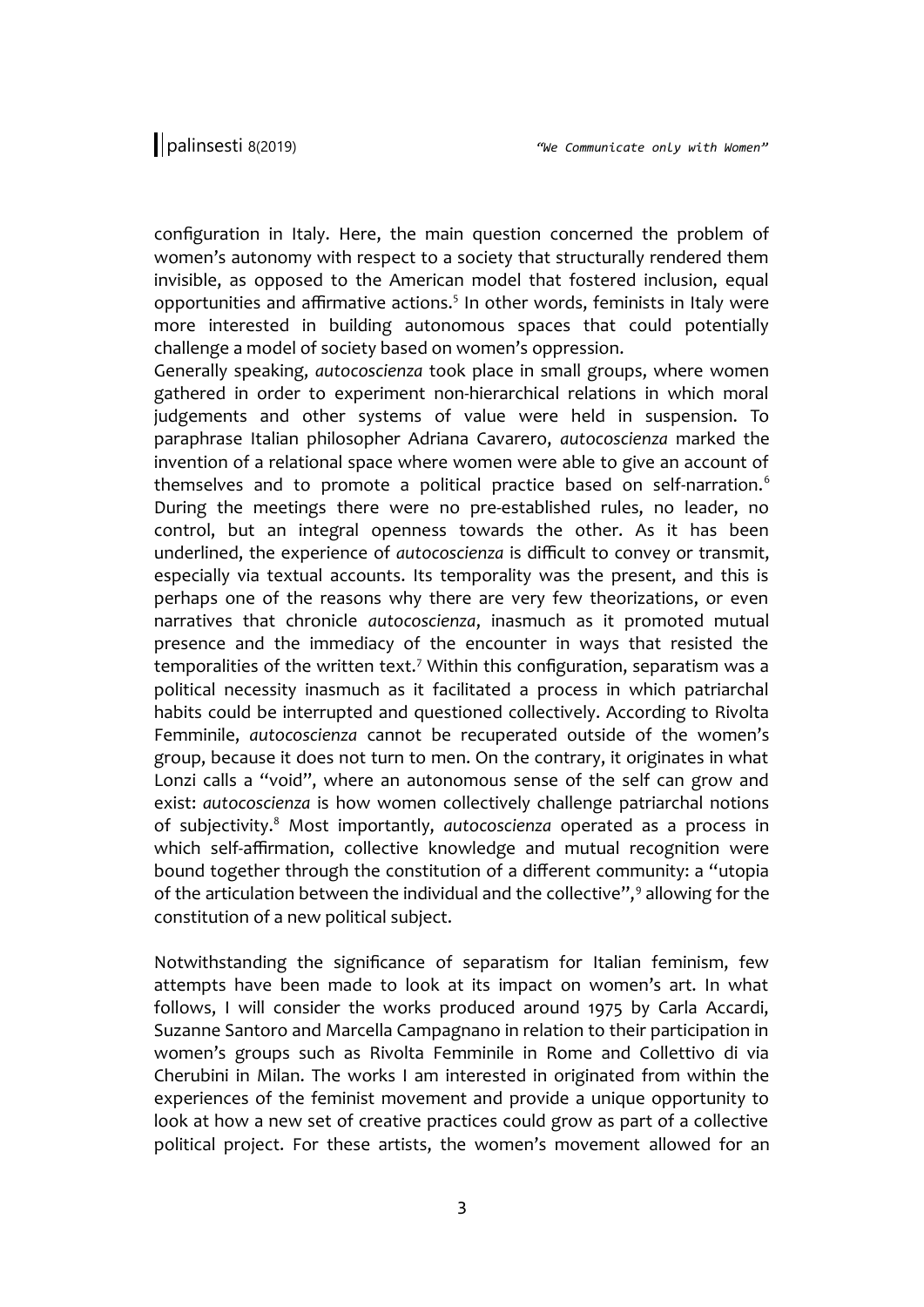understanding of the political implications of their exclusion from the art world, and for an active search for separate spaces to conduct their creative practices. However, separatism was not an easy choice, and for some of them it could also translate into a set of ambivalent strategies with respect to the mainstream art world. While based on different formats and media (installation, photography, artist book), these works substantiate the importance of the collective that was central to feminist politics. More specifically, they make direct or indirect reference to the practice of *autocoscienza*.

Whereas the work of influential figures such as Carla Accardi or Marisa Merz has recently been assessed in the framework of the Italian feminist movement, women artists active in Italy in the 1970s are still surprisingly marginalized in the numerous international accounts of the relation between art and feminism during that decade.<sup>10</sup> This marginalization is reinforced by their invisibility within the Italian post-war art historical canon, as it has been formulated both in Italy and elsewhere. As Emanuela De Cecco and others have underlined, women artists in Italy have suffered from the ways in which post-war Italian art has been defined and historicized through a series of established categories that refer to all-male groups and movements, such as Informale, Arte Povera, and perhaps most infamously, Transavanguardia.<sup>11</sup> The art historical canon in Italy has a strong tendency to emphasize the heroic rhetoric of *genio creatore* in tandem with a number of supposedly local features, such as the *Genius Loci*, most notably conceptualized by Italian art curator and critic Achille Bonito Oliva.<sup>12</sup> Moreover, such accounts assume the existence of one homogeneous national identity, which leaves aside the complex migratory and transnational histories that are constitutive of contemporary Italy in general, and its art scene in particular, a fact that has remained unaddressed so far.<sup>13</sup> As a matter of fact, among the women artists and critics active in 1970s Italy, whose activity had direct or indirect connection with the feminist movement, we find American-born artists Stephanie Oursler and Suzanne Santoro, Brazilian Iole de Freitas and Argentinian Verita Monselles, Romanian-born Marion Baruch, and French art critic Anne Marie Sauzeau-Boetti, to name just a few. This is to say that looking at women's creative practices in 1970s Italy means disrupting the overarching art historical narratives which endure to this day, and which have played a crucial role in women's on-going marginalization.

Referring to the writings of Carla Lonzi, Lea Vergine and Anne Marie Sauzeau-Boetti, three art critics working in Italy, Judith Russi Kirshner has argued that their marginalization in the histories of 1970s art has to do with Italian feminism's emphasis on difference as opposed to gender equality, which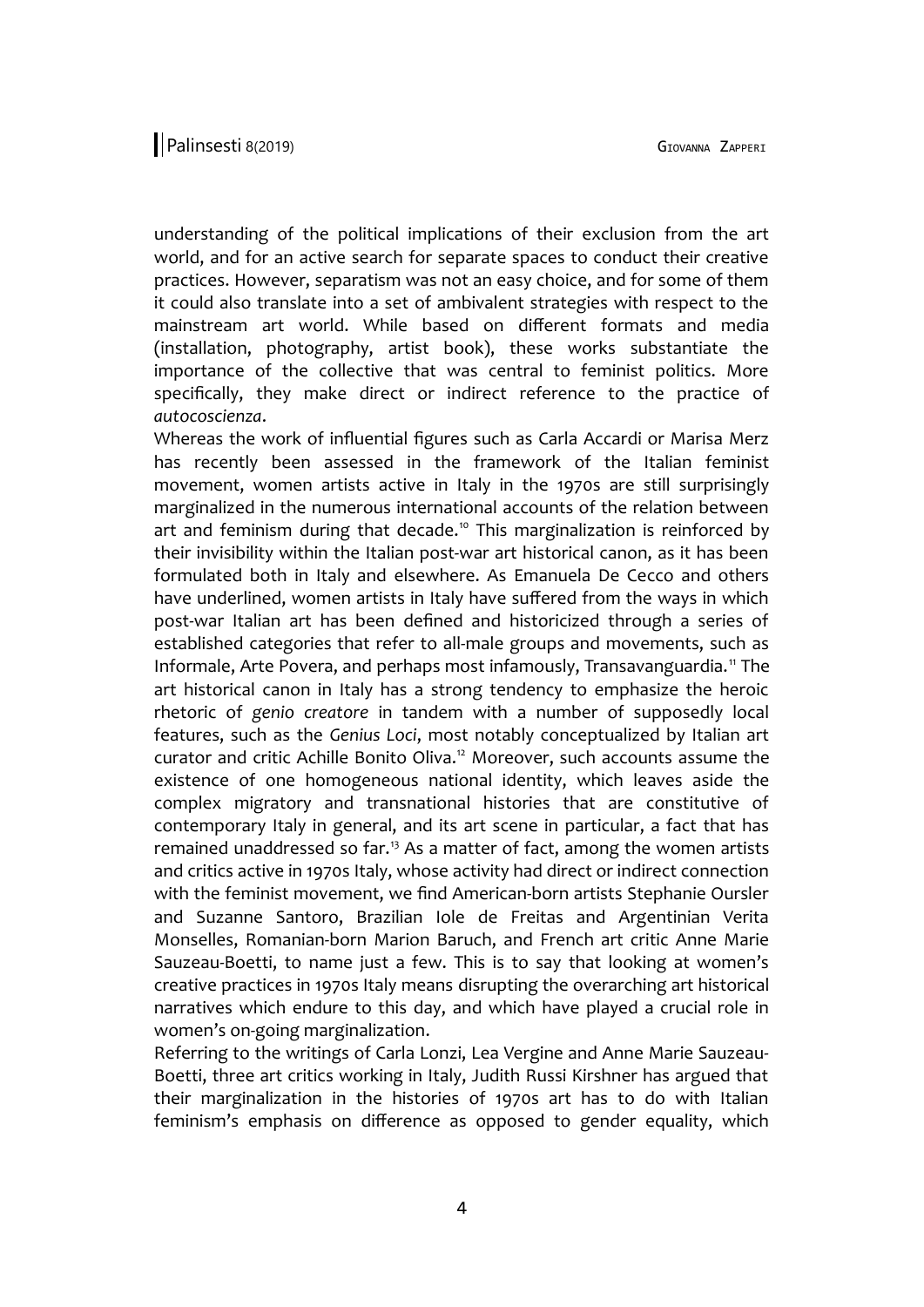prompted artists and critics to experiment with a process of "self-reflection to fashion their own subjective space from lived experience", instead of promoting inclusive policies within the art world.<sup>14</sup> Lonzi and Sauzeau-Boetti in particular believed in women's self-expression as a path towards liberation, and were more interested in the idea of creativity as a transformative process, rather than in the art object *per se*, because the art work would inevitably end up in the circuits of patriarchal systems of evaluation. Moreover, the specific articulation of feminist thinking and practice in the Italian context has been rendered illegible by established historical accounts of the relation between art and feminism, which are strongly based on Anglo-American experiences, and on the new category of "feminist art".<sup>15</sup> It is important to underline that already in the 1970s, both Carla Lonzi and Anne Marie Sauzeau-Boetti warned against the validity of such a categorization which they considered as a mere attempt to integrate women's radical practices within patriarchal institutions.

At the centre of this illegibility stands the figure of Carla Lonzi, a prominent art critic whose writings soon became emblematic of Italian 1970s feminism, and whose trajectory is marked by her radical refusal of art. Lonzi had worked as an art critic throughout the 1960s, an activity that she abandoned in 1970, when she participated in the founding of Rivolta Femminile.<sup>16</sup> Carla Lonzi's writings on art fostered dialogues and encounters, as emerged from her 1969 book *Autoritratto*, based on a number of recorded conversations with artists, all male except for Carla Accardi, which she published shortly before leaving the art world and the professional activity that she had carried on for over a decade.<sup>17</sup> In her art criticism, Lonzi sought to generate a process of mutual recognition in which a new subjectivity could unfold, in opposition to the notion of the subject as an autonomous and universal individual inherited from the modernist tradition. However, Lonzi later refused to articulate her feminism within the boundaries of the art world, as she ended up considering that art was inseparable from the processes of validation and valorisation promoted by art institutions and systems of knowledge, which she understood as obstacles to women's self-expression, which could only emerge via autocoscienza.<sup>18</sup> She therefore refused to act as "the Lucy Lippard of the situation", $19$  which means actively engaging in supporting women artists, choosing instead to abandon the arena of art altogether. However, while moving away from the art world, during the 1970s Lonzi provided a sustained critique of the male myth of art from the separatist space of feminism, a critique that keeps on resonating when we look at women artists' production in 1970s Italy.

The problem of separatism in relation to art was discussed within Rivolta Femminile as early as 1971, with the publication of a short manifesto-text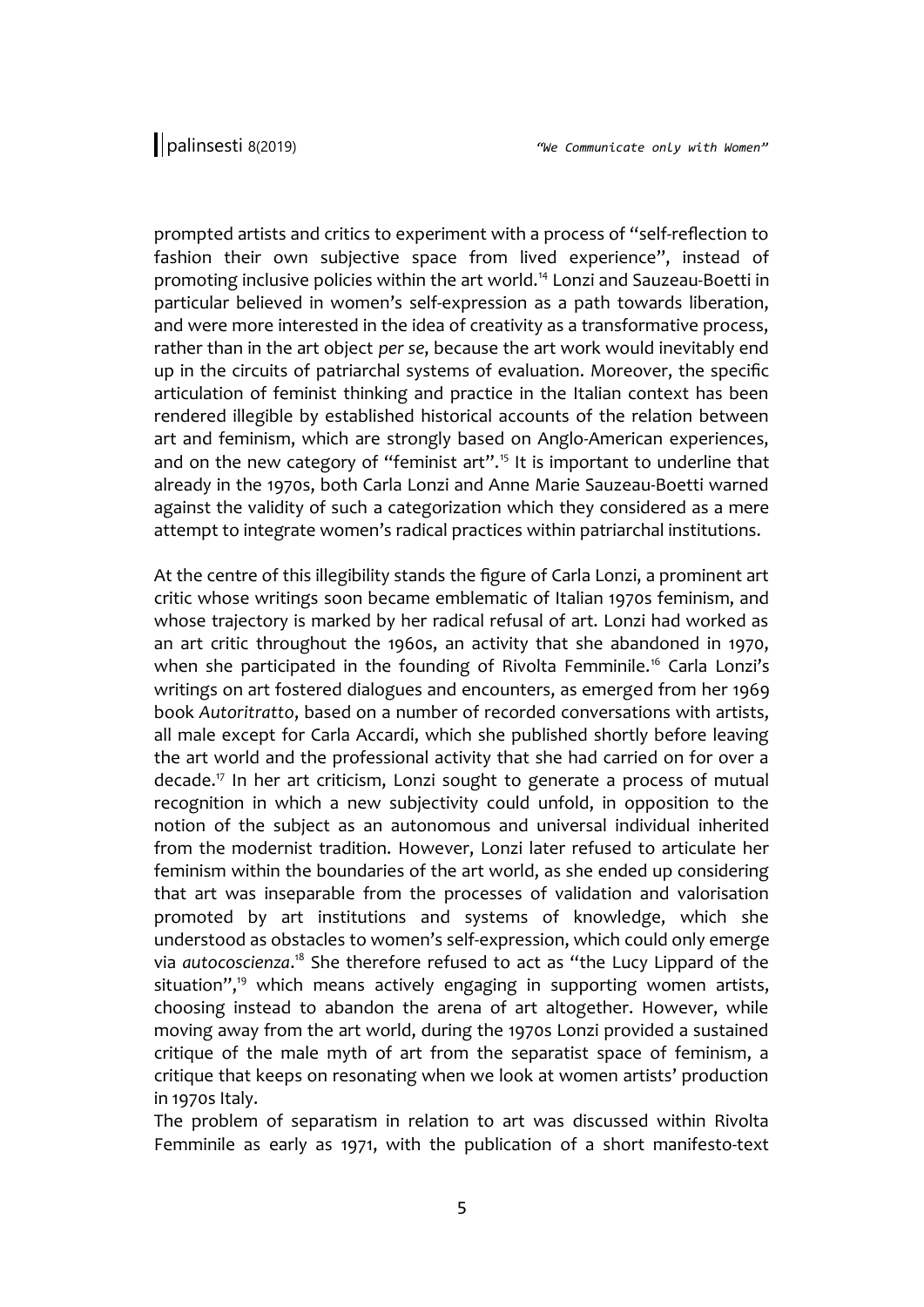written collectively and entitled "On woman's absence from celebratory manifestations of male creativity". Given the fact that several artists participated in the group, $20$  it comes as no surprise if the question of art versus creative expression was one of topics addressed during the group's meetings. The short text elaborates on the political significance of withdrawing from the male arena of art, while at the same time expressing a collective search for a different type of creativity, one that could be set apart from patriarchal relations. The art world, the manifesto explains, is structured around the male artists' *protagonismo* that excludes women, confining them to the role of mute and passive beholders. The notion of *protagonismo*, a recurring keyword in Carla Lonzi and Rivolta Femminile's texts, refers to modernist ideas about the artist as a unique and coherent individual exemplified by historically determined notions such as genius and originality. Carla Lonzi's idea of male protagonism encapsulates a critique of the mythical apparatus surrounding the artist's figure that strongly resonates with contemporary theorizations in the Anglo-American context that aimed at deconstructing the artist's masculinity.<sup>21</sup>

The manifesto transposes Lonzi's critique of equality in the field of art and warns against equality's putative benefits for women artists. The text advocates for the possibility of an autonomous creativity, not one intrinsic to womanhood, but one that could unfold as a consequence of the new awareness of art's patriarchal fallacies. The act of withdrawal from art implies therefore a form of unmasking: once women refuse to participate in the celebration of male creativity, the whole system sustaining art collapses: "By being absent from the celebration of male creativity [...] we put a strain on the male concept of art as beneficial and administrable grace. By ceasing to believe in this reflexive liberation, creativity is free to escape patriarchal relations".<sup>22</sup> The stake here is to dismantle a notion of creativity based on a gendered distribution of roles: creative labour, competition and social prestige on one side, passivity, helpless acquiescence and affective labour on the other. The overcoming of these dichotomies also implies the possibility to imagine a form of creativity able to rupture male *protagonismo*, inasmuch as it is implicitly built upon the new type of relations that women were experiencing through *autocoscienza*. This different creativity aims at overcoming the divide between the protagonist and his others, while concentrating instead on selfexpression, mutual listening, sharing and participating in a process of liberation.

Carla Accardi was among the initiators of Rivolta Femminile with her close friend Carla Lonzi. Throughout the 1960s, Lonzi and Accardi had shared their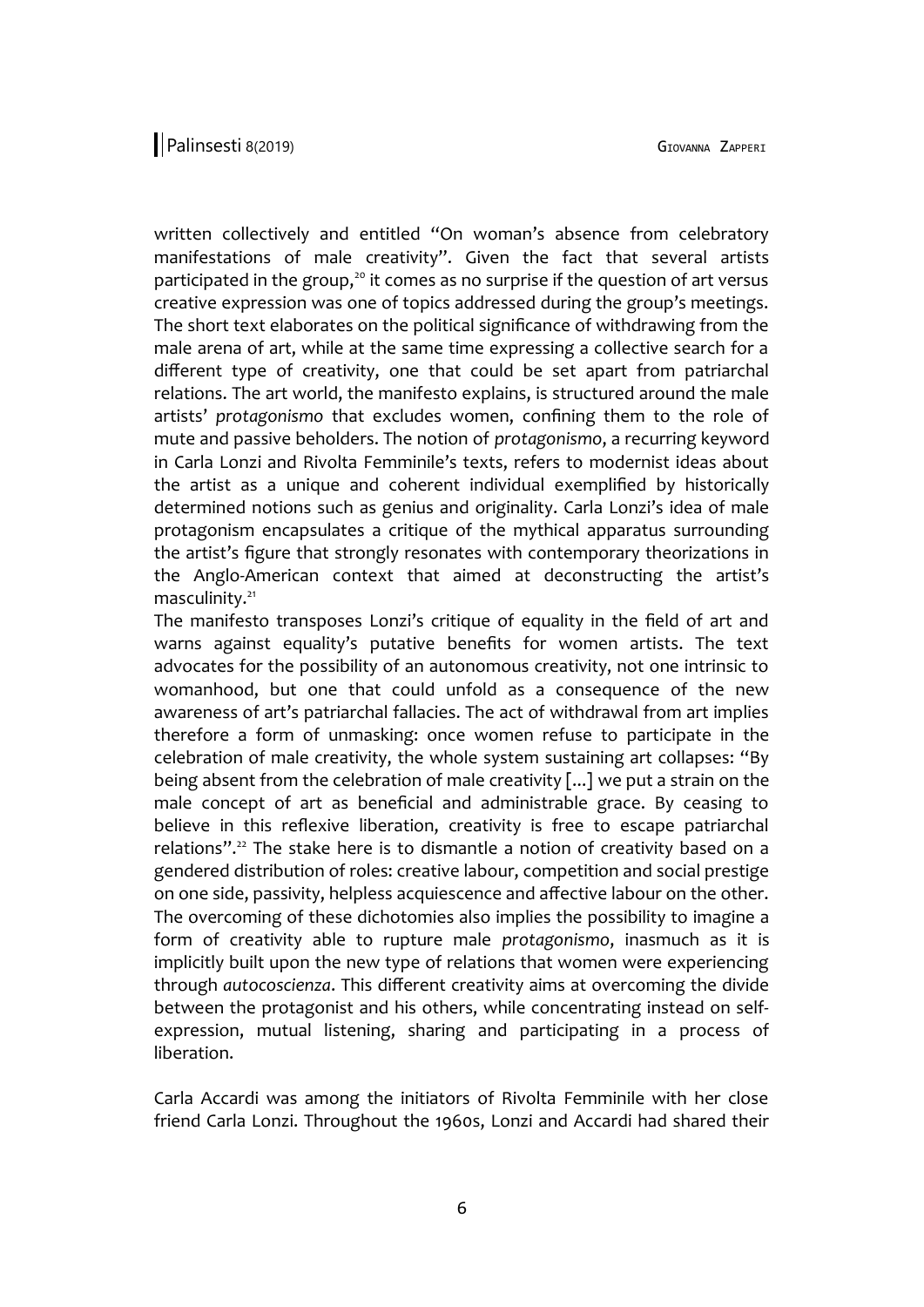experience in a male-dominated art world and their relationship would play a pivotal role in defining both the significance of *autocoscienza* and Lonzi's critique of art from a feminist standpoint. During the years that preceded and coincided with the birth of Rivolta Femminile, Accardi was working on a series of environments that were the object of intense discussions with Lonzi. In 1966, as Accardi was working at her *Tenda* [**[fig. 2](http://www.palinsesti.net/index.php/Palinsesti/article/downloadSuppFile/139/453)**], the two women recorded a conversation in which they discussed women's creativity and the role of the woman artist, while proposing a shared feminist reading of this work.<sup>23</sup> The *Tenda* is reduced in dimensions, but its door is open and two persons can easily enter and stay inside; roof and walls are composed of transparent sicofoil panels – a type of plastic that became Accardi's trademark for decades – painted with decorative motives in red and green. The tent's transparency and intimacy suggest the idea of a space that is both separate and open towards the outside. It establishes a relation between the inside and the outside, while conveying a provisional, nomadic and intimate space, which contradicts the domestic space's traditional closure. In a text written for Accardi's first exhibition of her *Tenda* at Galleria Notizie in Torino, Lonzi explains that transparency is one of the work's crucial features because it enables a bodily experience of the art work, which she described as a "tangible situation".<sup>24</sup> Transparency allows to see the inside and the outside at the same time, thus enabling a new relation between subject and object that contradicts the mere contemplation of the work of art: the subject has now become part of the experience itself.

In keeping with Lonzi's remarks, Leslie Cozzi has proposed to read the *Tenda* in relation to *autocoscienza* and therefore separatism. This work, she argues, establishes a new articulation between the individual and the collective, proposing to read it as a space of encounter that can be understood as a prefiguration of the subsequent practice of *autocoscienza.*<sup>25</sup> The reconfiguration between the public and the private in Accardi's *Tenda* was equally crucial in Rivolta Femminile's separatism. The group's meetings took place in private homes, which became spaces where the boundaries between the private and the public spheres were renegotiated, and where new relations among women could be invented. *Autocoscienza* was based on selfnarration and active listening, in a collective effort to withhold judgment and suspend conventional thinking, fostering a horizontal, non-hierarchical approach. For Carla Lonzi, *autocoscienza* marked the beginning of a collective withdrawal from the structures of social and cultural validation, as a way to access female subjectivity. A text on *autocoscienza* explains that separatist groups "operate to bring about women's leap into subjecthood, as women mutually recognize themselves as complete human beings, and are no longer in need of approval from men".<sup>26</sup>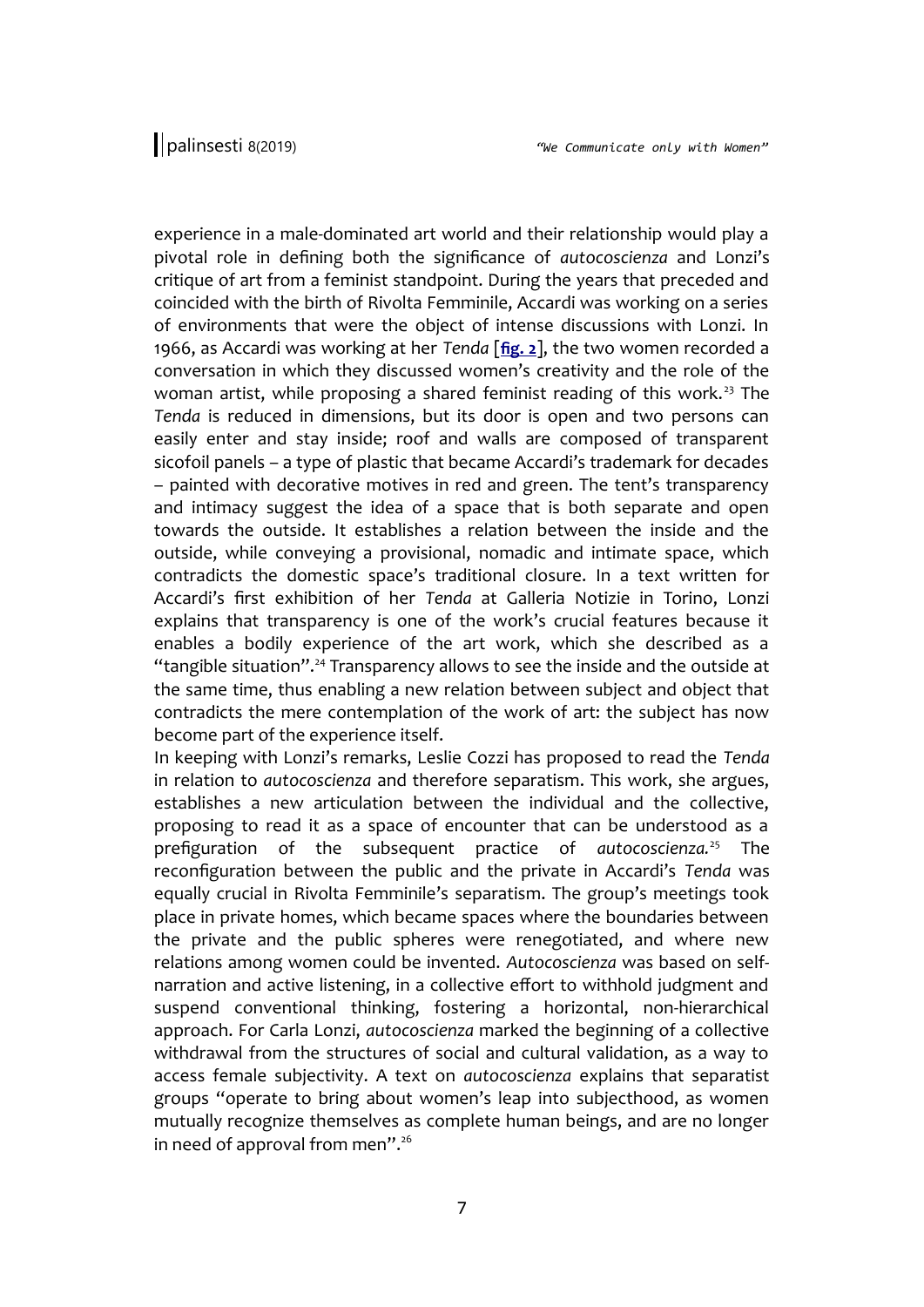Notwithstanding Accardi's essential contribution to the birth of Rivolta Femminile, her trajectory within the women's movement shows that, for a professionally successful artist, separatism could become a contested choice. Lonzi's critique of equality and Rivolta Femminile's call for a collective withdrawal from the celebration of male creativity implied the need to rethink the structures of cultural validation. Working as a professional artist could therefore turn into a dilemma for those who, like Accardi, were interested in expressing themselves through art. Despite the fact that their discussions had been instrumental in conceptualizing a series of ideas that were to be translated into their feminist commitment, Accardi and Lonzi ended their friendship around 1973. Their conflict concerned the problem of how to imagine a feminist creativity and its relation to the art world, as well as Accardi's refusal to put aside her career (she was actually one of the few successful women artists in post-war Italy).<sup>27</sup> Carla Lonzi privileged written expression because of its structural bond with language and thus its purported ability to translate *autocoscienza*'s transformative experience into enduring testimonies. On the contrary, she considered that art making was inextricable from institutional practices and meanings, which were already formatted within a series of male habits and discourses. However, Carla Accardi and other women participating in Rivolta Femminile were unwilling or unable to express themselves with writing and considered visual expression as a valuable alternative. Moreover, they formulated a critique of the idea that *autocoscienza*'s immediacy could be elaborated exclusively through writing, which, in their view, entailed intellectual speculation and labour, as opposed to the spontaneous emotional dimension of the lived experience during the meetings.

In the aftermath of her irreconcilable break with Lonzi, Accardi engaged in a different feminist project with the establishment of the Cooperativa del Beato Angelico, an all-women cooperative that opened in Rome in 1976 in the street with the same name. This was a different kind of separatist space involving artists and critics, this time directly connected to art making and exhibiting. $28$ In this context, Accardi produced *Origine*, a 1976 exhibition and installation that makes reference to her experience of *autocoscienza* and women's relations across generations. *Origine* (1976) consisted in a sicofoil painting hung on the wall, while opposite to it, a series of transparent sicofoil strips were hung side by side with a series of black and white photographs depicting the artist with her mother [**[fig. 3](http://www.palinsesti.net/index.php/Palinsesti/article/downloadSuppFile/139/454)**]. Another picture, portraying Accardi's grandmother, is hung nearby. This work stands apart in Accardi's œuvre, most notably because of her use of photographs taken from her own family album,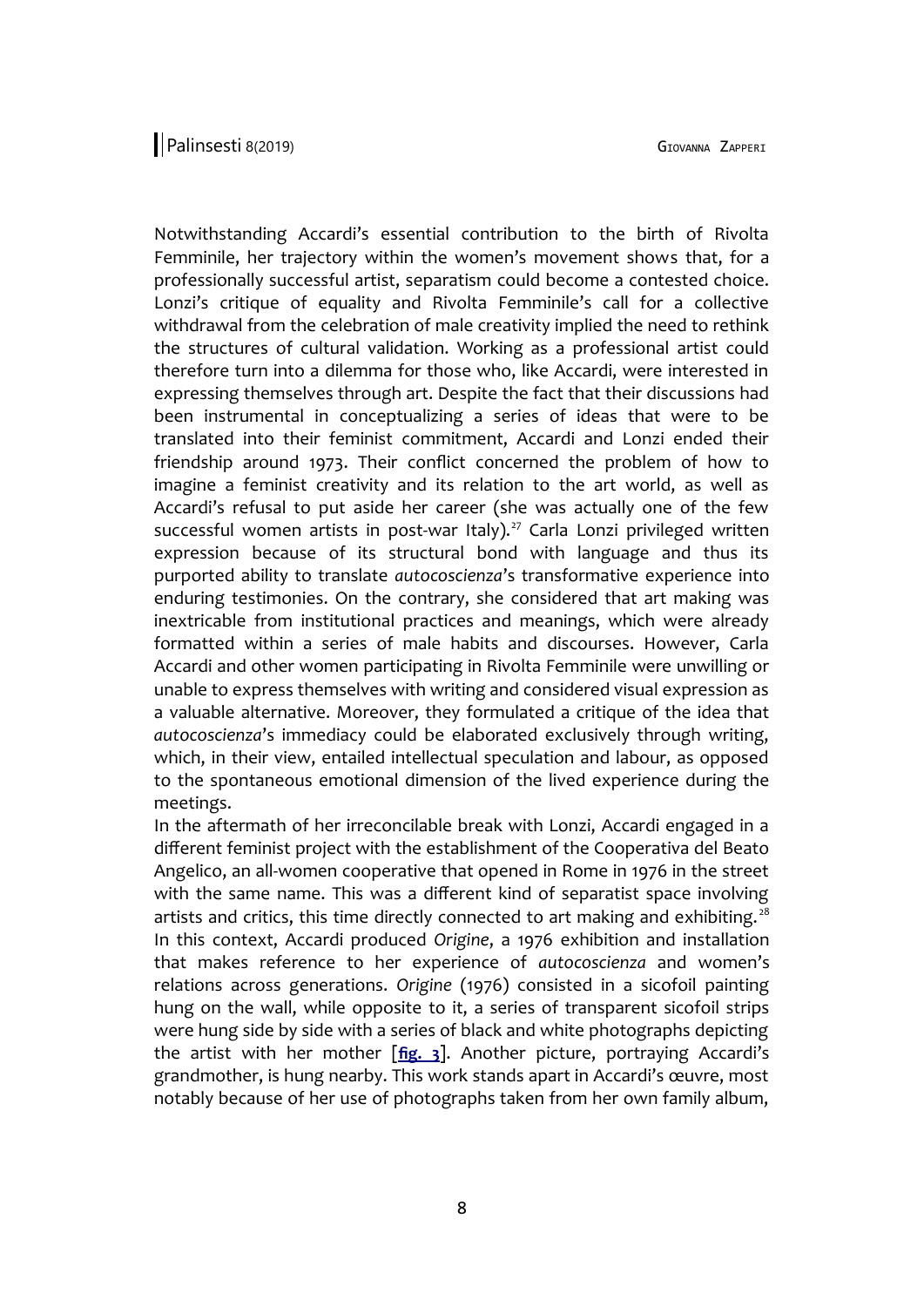in a way that is reminiscent of Lonzi's dissemination of family pictures in the book *Autoritratto*.

It is significant that for her solo show in a separatist space, Accardi experimented with a visual language suggesting a provisional withdrawal from the practice of painting that had defined her activity so far. The juxtaposition of the transparent sicofoil strips with archival photographs indicates that she was looking at conceptual art practices that were developing during the 1970s, more specifically in the work of a younger generation of women artists. Even more striking is the fact that *Origine* defines a separatist space that resonates with the one in which it is shown, namely the all-women cooperative. The installation provides a reframing of the patriarchal family through a female lineage, which resonates with Accardi's speculation on marriage and the family as an "apartheid" for women, an institution aiming at sustaining men and excluding women, "an inauthentic place that needs to be overhauled".<sup>29</sup> In her examination of women's relations within the patriarchal family, Accardi also proposes a meditation on motherhood from the perspective of being both mother and daughter (Accardi herself had a daughter). The work therefore foregrounds the significance of the feminine genealogy for the woman artist and destabilizes her implicit identification within a "patrilineal" line of the history of art, questioning therefore the way historical categories and genealogies are framed by gender.

Among the artists involved in both Rivolta Femminile and the Cooperativa Beato Angelico [**[fig. 4](http://www.palinsesti.net/index.php/Palinsesti/article/downloadSuppFile/139/455)**], Suzanne Santoro represents a case in point when looking at how separatism could find its way into artmaking. When she met Lonzi and Rivolta Femminile in Rome around 1971, Santoro had not yet started a career as a professional artist. She had recently graduated from the School of visual arts in New York and had decided to travel to Rome, where she ended up staying for the following decades and where she developed her distinctive visual vocabulary. Santoro's understanding of art and creativity was strongly informed by her encounter with the feminist movement in Italy, and above all with Carla Lonzi's ideas. For Santoro, separatism was not an obstacle, but rather a unique opportunity on her path to becoming an artist, as it allowed her to understand the importance of her activity with respect to the experience of being a woman. However, as opposed to Accardi, she was not interested in identifying as a professional artist, nor in having a career in the mainstream art world, and her work mostly circulated in women's and feminist art networks.

In Rome, Santoro began to explore the ways in which women's bodies were represented and concealed historically. Her work conveys her wanderings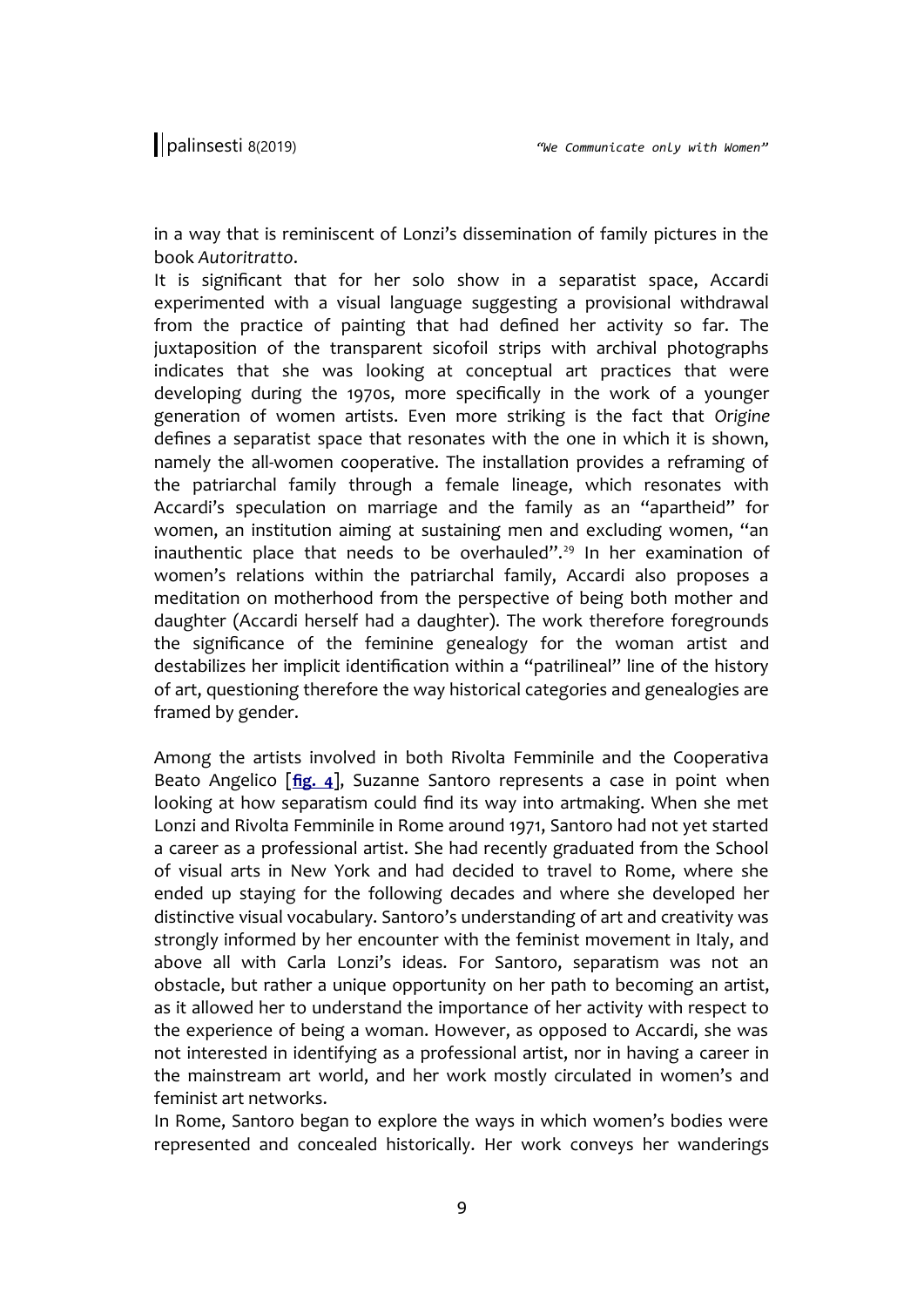around the city's museums, churches and archaeological sites in search of the visual signs of a hidden female presence. Her on-going interest in the entwined questions of sexual difference, art-making and history developed through an excavation of past representations of femininity. Seeking out the hidden histories of female expression became a way for her to conceptualize her practice in feminist terms. Working with photography and text Santoro produced an artist book, *Towards new expression* (1974), based on the juxtaposition of a number of photographic images, ranging from contemporary graffiti to ancient sculptures and paintings, flowers and female genitalia [**[fig. 5](http://www.palinsesti.net/index.php/Palinsesti/article/downloadSuppFile/139/456)**]. This work aimed at unravelling a visual tradition based on the repression of women's agency and autonomy via an array of established iconographic conventions. Santoro's work from the 1970s takes as its starting point the notion of the feminine as a negative sign within patriarchal culture, but instead of proposing a new, positive representation of women's bodies, she delves into this negativity in order to open up a more structural alternative.

Santoro's works from the 1970s are marked by her experience of *autocoscienza,* which she attempted to convert into a search for new forms of expression, as the title of her book suggests. Feminism thus provided a meaningful context for her art-making, enabling her to move away from the art world's patriarchal practices and turn her withdrawal from the male arena of art into a potential for liberation. In a text on Suzanne Santoro's work, art critic Anne Marie Sauzeau-Boetti describes how the artist violated the boundaries of male expression by focusing not on establishing a new iconography that would give voice to oppressed women, but rather on highlighting the unseen and the unexpressed [[fig. 6](http://www.palinsesti.net/index.php/Palinsesti/article/downloadSuppFile/139/457)].<sup>30</sup> She was referring to the 1976 exhibition at the Cooperativa Beato Angelico, where Santoro presented a group of works that related to her experience as a member of Rivolta Femminile, and built on her previous project *Towards new expression*. With reference to the artist's observation of ancient sculptures in Rome, Sauzeau-Boetti considers the relationship between the body and fabric drapery. Santoro had photographed a series of sculptures representing draped female figures and then circled some of the details in order to highlight the bodily presence that was hidden beneath the surface. Her gesture referenced the concealment of the female sex in the history of art and the way it re-emerges through the folds of the drapery. As Sauzeau-Boetti writes, dwelling in the historical representation of the female sex means "descending into the shadow", the ambivalent, yet unseen presence of female sexuality, mostly reduced to a simple negation epitomized by the "Y" –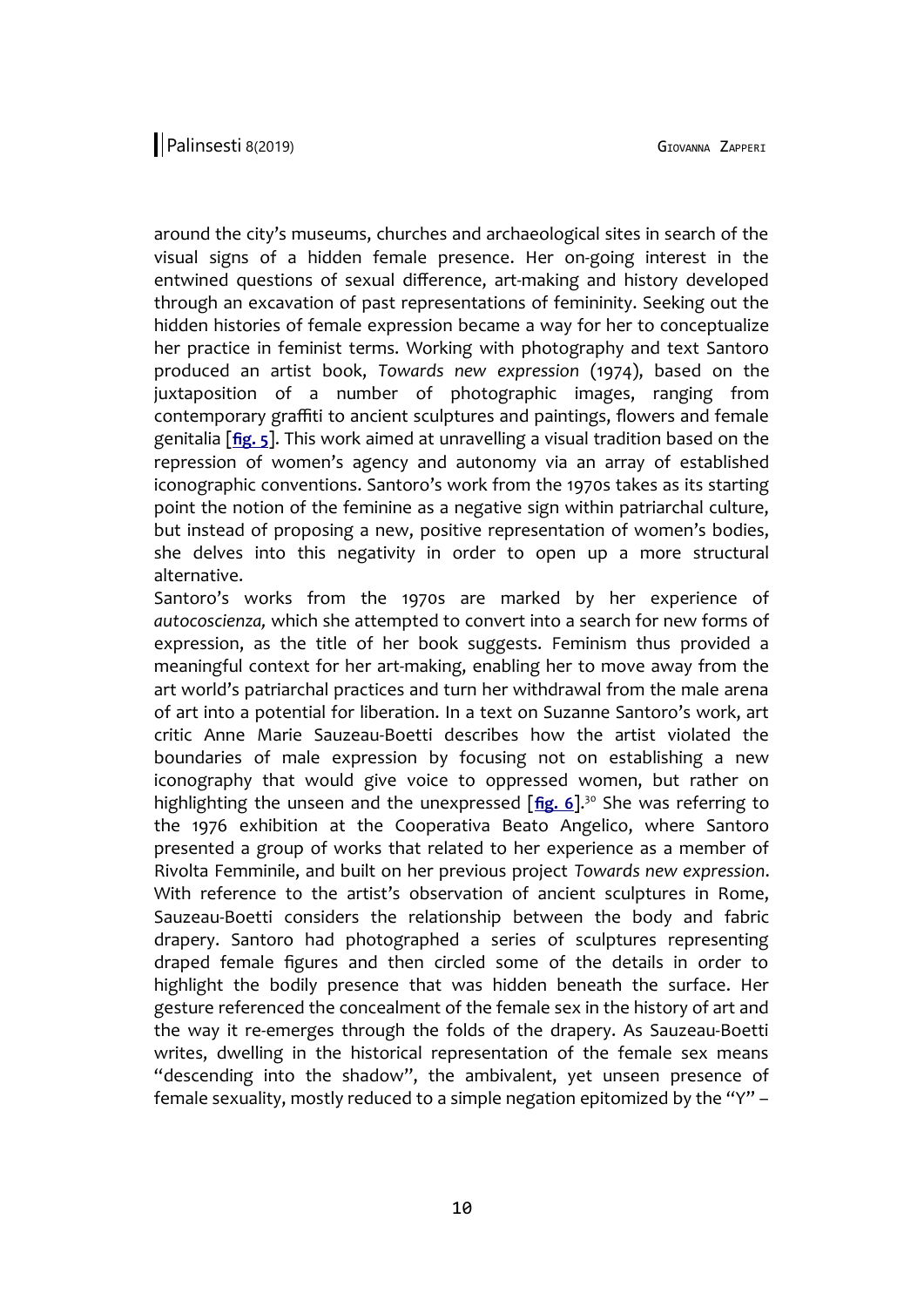a graphic sign of its absence. The work of revealing the shadows concealed in the rumpled pleats represents in her view a creative female venture.

Yet, according to Sauzeau-Boetti, this shadow-presence cannot be signified in terms of the "feminine", because this category is already present, embedded in the patriarchal understandings of sexual difference. Therefore, its subversive element lies in the complex process of uncovering what is hidden and challenging the established order. For Sauzeau-Boetti, this was one of the distinctive features of the women's art scene in Italy, which did not set out merely to challenge the oppression of women, but rather to "betray the expressive mechanisms of culture", as she explains in her influential text "Negative capability as practice in women's art".<sup>31</sup> As Connie Butler has suggested, this text appropriates for women the productive space of the margins, while developing a further critique of equality in the realm of art.<sup>32</sup> Sauzeau-Boetti's art criticism, which was strongly informed by contemporary feminist thought, especially from France, emphasizes the significance of separatism for women's art in Italy. Drawing from the fact that women artists in Italy seemed less involved in moving "towards self-vindication and promotion"<sup>33</sup> (as opposed to US American artists), she argues against what she perceived as a self-conscious and identifiable "feminist art". Ideology, she writes, is reassuring because it inscribes women's struggles within the legible cultural space of activism: turning to ideology simply means surrendering to male habits and languages. Therefore, she is not calling for the invention of an alternative language or a "feminist avant-garde", but rather for a "process of differentiation": a struggle in which the expressive mechanisms of culture are sabotaged from within. Accordingly, her insistence on the liberating potential of negation, which she observes in Santoro's and other women artists' ambivalent relation with established artistic formats and languages, can be understood in the framework of Italian feminism's tendency to emphasise withdrawal, separatism and difference, rather than searching for equal opportunities within an art world that was fundamentally biased against them. In her texts, she avoids providing any definition of womanhood outside of this negative space, which she subsequently describes as "shadow-culture", "negative capability" or "subject in the negative", and which strongly resonates with Lonzi's ideas about the importance of withdrawing from the arena of male culture. But while Lonzi had refused to recognize the legitimacy and meaning of Santoro's work, $34$  Sauzeau-Boetti was able to provide a theoretical framework for some of the ideas that had been formulated within Rivolta Femminile (in which Sauzeau-Boetti herself had not taken part).

In keeping with Sauzeau-Boetti's remarks, it is possible to consider the specific strategies adopted by women artists in Italy who were interested in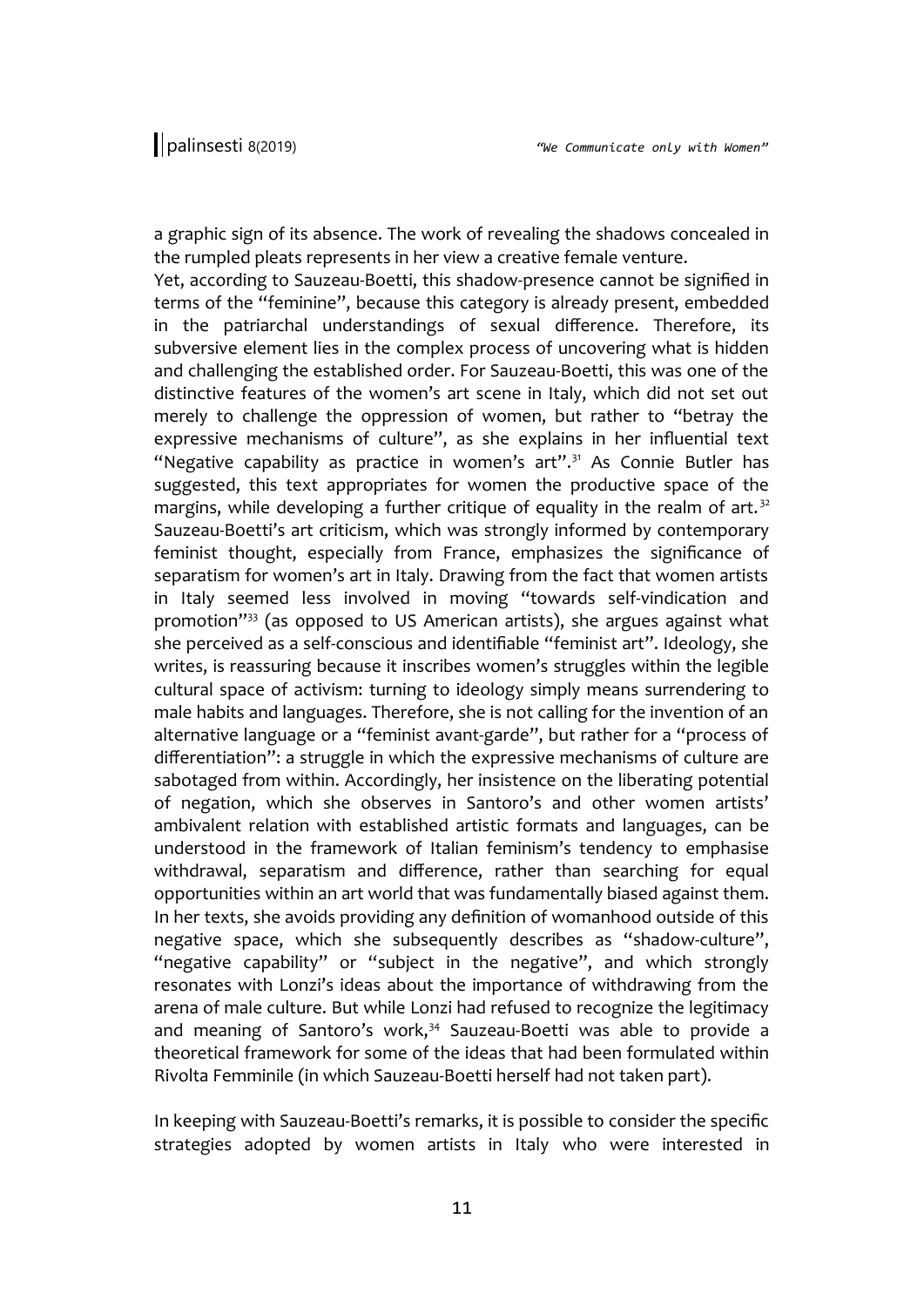expressing feminism's transformative potential through their creative practices. In most cases, these experiences took place at the margins of the art world, partly because, as we have seen, women tended to be excluded, but also because their works eluded established languages, spaces and systems of value in a way that challenged conventional notions of art. The legacy of *autocoscienza* was particularly important when artists wanted to confront the social roles and the oppressive ideals of femininity in which women's lives were trapped. Marcella Campagnano's photographic series *The invention of femininity: Roles* (1974-1980), for example, was developed in conjunction with the artist's involvement in feminist collectives. Campagnano had been in touch with Carla Lonzi in Milan and after an attempt to join Rivolta Femminile, she turned to other groups, such as the Collettivo di Via Cherubini, that later converged in the Milan Women's Bookstore, one of the most significant platforms for the practice and theory of sexual difference in Italy [**[fig. 7](http://www.palinsesti.net/index.php/Palinsesti/article/downloadSuppFile/139/458)**].<sup>35</sup> In this context, Campagnano started to practice *autocoscienza*, which prompted the idea of experimenting with a series of photographic performances in which she and some of her friends would chart a range of social roles assigned to women.

The via Cherubini collective usually held meetings on Saturdays, but discussions could continue for the entire week-end, especially for a smaller group of women, that included artists Silvia Truppi and Diane Bond, and activist Daniela Pellegrini, who shared the same apartment with Campagnano on such occasions. On Sundays, the private space turned into a sort of theatre of women's everyday lives that the four women collectively and playfully addressed and deconstructed via a photographic practice that Campagnano describes as *teatro dell'esperienza* [theatre of experience].<sup>36</sup> Here, the women redistributed their own wardrobe with makeup and gestures that imitate what each of them would perform or observe on a daily basis. While recalling these early experimentations, the artist underlines the domestic setting in which they took place: the petty bourgeois apartment turned into a photographic set, where all sorts of objects (a lamp, a table, etc.) were casually used as props in the absence of a proper studio. $37$  Despite the relation to *autocoscienza*, or perhaps because of it, Campagnano and her friends were not interested in self-analysis or introspection, but rather in framing women's experience within social relations. They were interested in looking at the ways in which oppressive social interactions were interiorized in women's endless repetition of the same behaviours, appearances and gestures, that Campagnano defines as *coazione a ripetere* [repetition compulsion]. Their intention was not to depict "extraordinary figures", but rather, to give an account of the fundamental instability of women's identity.<sup>38</sup>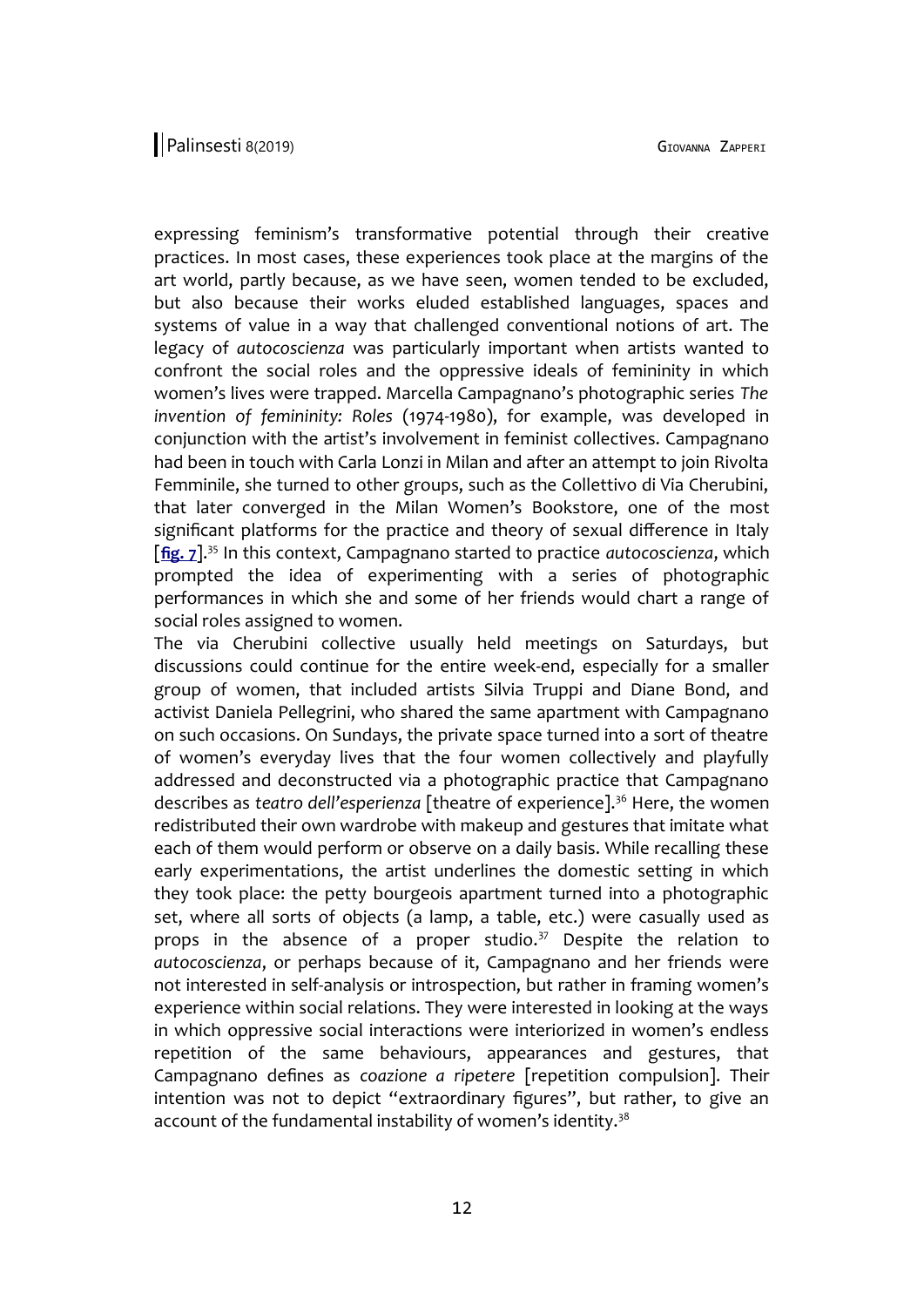This is how the photographic series started in 1974, before evolving into a number of informal events where other women joined in impersonating a range of female roles [**[fig. 8](http://www.palinsesti.net/index.php/Palinsesti/article/downloadSuppFile/139/459)**; **[fig. 9](http://www.palinsesti.net/index.php/Palinsesti/article/downloadSuppFile/139/460)**]. The photographs produced within this collective practice relate to enduring "female archetypes", as Campagnano herself defines them. In each photograph, we see a woman posing while staring at the camera, in a potentially endless sequence of "images of femininity". Each image depicts a woman, often the artist herself, standing before a neutral background, performing a series of available female roles: the housewife, the mother, the sex worker, the social worker, the nurse, the bride, and so on. Needless to say, these images participate in a widespread practice in 1970s art, as women artists were simultaneously examining the visual production of femininity via photographic performances. However, what seems to be specific to Campagnano's inquiry is the collaborative work and the fact that the process of producing the image was more important than the final picture.<sup>39</sup> *The Invention of femininity* is structured around the relations between the women participating in the process of deconstructing a series of stereotypes, while inhabiting them through their gestures, make up and attire. The images therefore capture a collective research into female subjectivity that takes as its starting point the ambivalences between looking and being looked at, between the need to conform to socially sanctioned roles and their desire for emancipation.<sup>40</sup> Most importantly, the series proposes the consideration of gender identity in its contingency and instability, as inevitably caught between the social, the historical and the individual.

In discussing her *Ruoli*, Campagnano also underlines the double marginality in which her photographic experiments took place. Because they articulated the experience of separatism, her photographs were virtually invisible within the mainstream art world and Campagnano was not interested in framing her work as "art". But on the other hand, her work had little legitimacy within the feminist movement either, because of the general penchant for the text over the image. In the context of the Milan bookstore, language was in fact strongly favoured over image-making, thus reinstating the fundamental divide in which women artists involved in feminist groups seemed to be trapped.<sup>41</sup> However, despite this lack of legitimacy and attention, Campagnano claims that the collective image-making leading to *The Invention of Femininity* allowed her to "*fare il femminismo*", as she puts it, as much as it prompted a collective process of undoing femininity itself.<sup>42</sup> The photographic series thus provides an unprecedented account of the new awareness of the performative dimension of femininity prompted by *autocoscienza*. The collective turn to image-making following the meetings, where women shared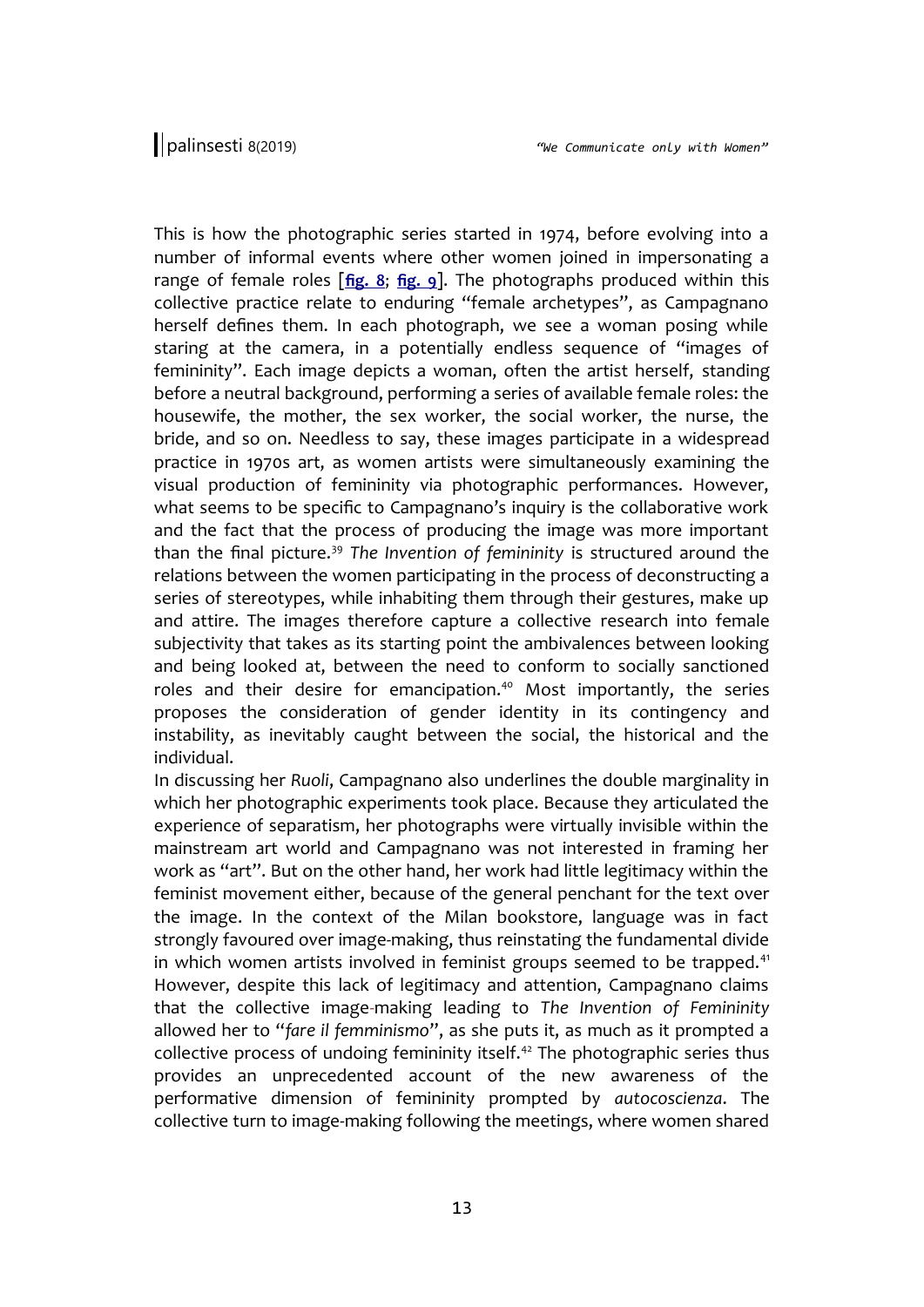their experiences via self-narration and mutual listening, involved women as embodied subjects, as opposed to the disembodied practice of writing.

In refusing written language as a unique emancipatory form of expression, Accardi, Santoro and Campagnano challenged the notion that women's separatism was incompatible with art. On the contrary, their contributions demonstrate that it was possible to turn the movement's claim for autonomy into a productive space in which to articulate a new set of creative practices. Their works also show that the strategies they adopted in order to pursue their creative practices, both within the women's group and with respect to the mainstream art system, were indeed ambivalent. While they generally avoided conceptualizing their work as "art", these artists were deeply aware of the obstacles they had to face in both contexts and acted therefore from a paradoxical position. Accardi, Santoro and Campagnano's works resist easy definitions and can hardly be summarized under the banner of a single style or artistic movement. However, what they share is indeed far more relevant: all three of them tried to forge a new artistic language that was able to translate the transformations that the women's movement had prompted in both their lives and in their understanding of art. This involved a new awareness of themselves as acting subjects in a world in which women tended to be objectified via an array of social roles and representations. Most importantly, their works are predicated on a relational dimension that was key to women's separatism in Italy, thus suggesting that the new alliances that were made possible thanks to *autocoscienza* could find their way into art.

A first version of this article was presented as a paper in the framework of the advanced course: *The Feminist Gaze: Feminist Perspectives in Artistic Productions and Theories of Art* at Artium Museum in Vitoria-Gasteiz in November 2019. I wish to thank Xabier Arakistain and Lourdes Mendes for their invitation.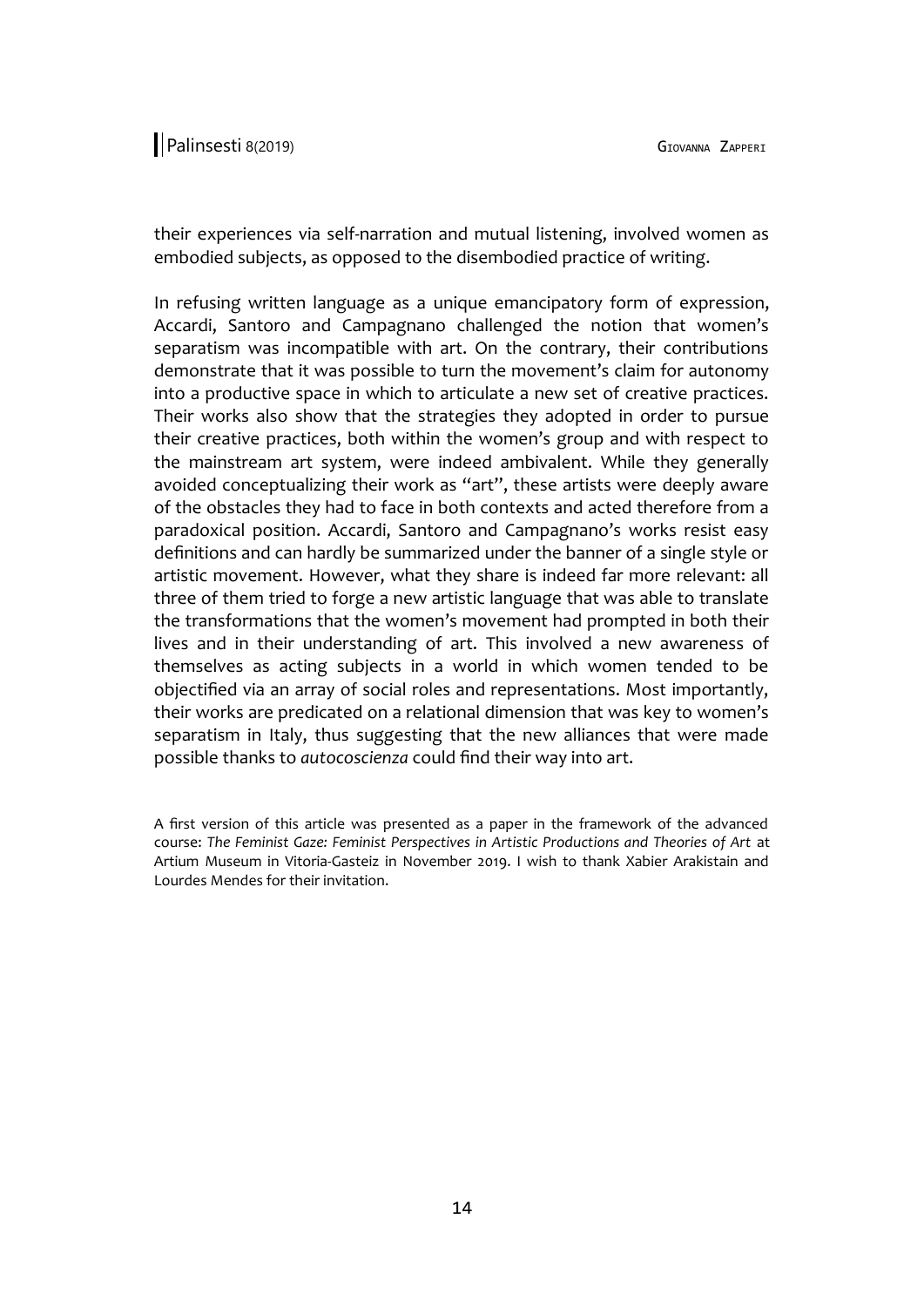## **PLATES**

1 Pietro Consagra, from the left: Marta Lonzi, Carla Accardi, Carla Lonzi and Suzanne Santoro in the garden of Pietro Consagra's studio in Milan, 1971, photo b/n. Archivio Pietro Consagra, Milan.

2 Carla Accardi, *Tenda*, 1965-66, acrylic on sicofoil, 215 x 220 x 240 cm, private collection. Courtesy Archivio Accardi Sanfilippo, Rome.

3 Carla Accardi, *Origine* at Cooperativa Beato Angelico, Rome, 1976, installation view, photo. Fondo Suzanne Santoro, Archivia, Casa Internazionale delle Donne, Rome.

4 From the left: Teresa Montemaggiori, Stephanie Oursler, Carla Accardi, Eva Menzio, Nedda Guidi, Suzanne Santoro, Leonilde Carabba, Anna Maria Colucci at the Cooperativa Beato Angelico in Rome, 1976, photo. Fondo Suzanne Santoro, Archivia, Casa Internazionale delle Donne, Rome.

5 Reproduction of Suzanne Santoro, *Per una espressione nuova. Towards New Expression* (Rome: Rivolta Femminile, 1974), p. n. n.

6 Reproduction of Anne Marie Sauzeau Boetti, "Dalla culla alla barca", *Data*, May 1976, 39.

7 Marcella Campagnano, *Osservando il nostro lavoro (Gruppo San Martino)*, 1974, photo b/w, each 24 x 36 cm. Collection of the artist, Como.

8 Marcella Campagnano, *L'invenzione del femminile: Ruoli*, 1974, photo b/ w, each 24 x 30 cm. Collection of the artist, Como.

9 Marcella Campagnano, *L'invenzione del femminile: Ruoli*, 1974, photo b/ w, each 24 x 30 cm. Collection of the artist, Como.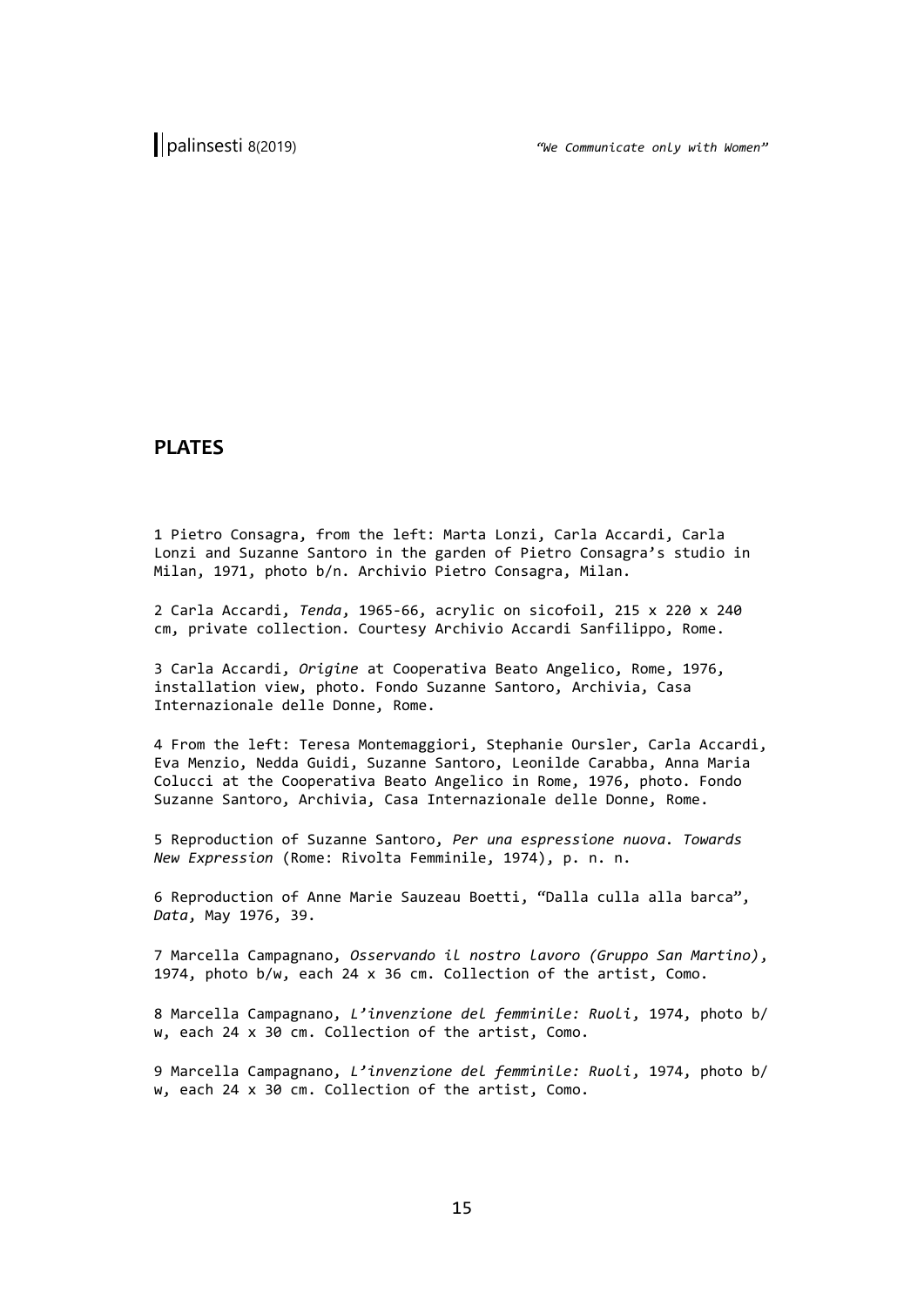- <sup>1</sup> Rivolta Femminile, "Manifesto", in *Italian Feminist Thought. A Reader*, edited by Paola Bono and Sandra Kemp (Oxford: Blackwell, 1991), 37. Originally published in 1970.
- 2 For a history of the women's movement in 1970s Italy see: Fiamma Lussana, *Il movimento femminista in Italia. Esperienze, storie, memorie* (Rome: Carocci, 2012); Maud Anne Bracke, *Women and the Reinvention of the Political. Feminism in Italy* (London: Routledge, 2014).
- <sup>3</sup> Rivolta Femminile, "Manifesto", 40.
- Carla Lonzi, "Let's spit on Hegel", in *Feminist Interpretations of G. F. W. Hegel*, edited by Patricia Jagentowitcz Mills, trans. Giovanna Bellesia and Elaine Maclachlan (University Park: Pennsylvania University Press, 1996), 276. Originally published as *Sputiamo su Hegel* (Milan: Rivolta Femminile, 1970)
- 5 Liliana Ellena, "Carla Lonzi e il neofemminismo radicale degli anni '70: disfare la cultura, disfare la politica", in *Carla Lonzi: la duplice radicalità*, edited by Lara Conte, Vinzia Fiorino, and Vanessa Martini (Pisa: ETS, 2011), 126-28; Lussana, *Il movimento femminista in Italia*, 32-36.
- 6 See Adriana Cavarero, *Tu che mi guardi, tu che mi racconti. Filosofia della narrazione* (Milan: Feltrinelli, 1997), 80.
- <sup>7</sup> Paola di Cori, *Asincronie del femminismo. Scritti 1986-2011* (Pisa: ETS, 2012), 40-44.
- Carla Lonzi, "Mito della proposta culturale", in Carla Lonzi, Marta Lonzi, Anna Jaquinta, *La presenza dell'uomo nel femminismo*, (Milan: Rivolta Femminile, 1978), 151.
- 9 Luisa Passerini, *Storie de donne e femministe* (Turin: Rosenberg & Sellier, 1991), 167.
- <sup>10</sup> See for example Lucia Re, "The Mark on the Wall. Marisa Merz and a History of Women in Italy", in *Marisa Merz - The Sky is a Great Place*, curated by Cornelia Butler (Los Angeles: Hammer Museum, 2017; New York: MET Breuer, 2017). Exh. Cat. (Los Angeles, Munich, New York: DelMonico Books, Prestel, 2017), 37-75.
- Emanuela De Cecco, "Trame. Per una mappa transitoria dell'arte italiana femminile negli anni novanta e dintorni", in *Contemporanee. Percorsi, lavori e poetiche delle artiste dagli anni Ottanta a oggi*, edited by Emanuela De Cecco and Gianni Romano (Genua: Costa & Nolan, 2000), 10.
- $12$  In recent years, a number of exhibitions are providing indispensable correctives of the mainstream, all-male, historical narratives. Among the most recent examples, see *The Unexpected Subject. 1978 Art and Feminism in Italy*, curated by Raffaella Perna and Marco Scotini at FM – Frigoriferi Milanesi, Milano 2019; *Doing Deculturalization*, curated by Ilse Lafer at Museion, Bolzano, 2019.
- <sup>13</sup> See *Postcolonial Italy. Challenging National Homogeneity*, edited by Cristina Lombardi-Diop and Caterina Romeo (London: Palgrave, 2012).
- <sup>14</sup> Judith Russi Kirshner, "Voices and Images of Italian Feminism", in *WACK. Art and the Feminist Revolution*, curated by Connie Butler (Los Angeles: MoCA, 2007). Exh. Cat. (Cambridge, MA: The MIT Press, 2007), 387. The art critics discussed in this text are Carla Lonzi, Anne Marie Sauzeau-Boetti and Lea Vergine.
- <sup>15</sup> See Francesco Ventrella, "Temporalities of Feminaissance", in *Feminism and Art History Now. Radical Critiques of Theory and Practice*, edited by Victoria Horne and Lara Perry (London: I. B. Tauris, 2017), 207-13.
- <sup>16</sup> On Lonzi's discontinuous trajectory, see Giovanna Zapperi, "Challenging Feminist Art History. Carla Lonzi's Divergent Paths", in Perry and Horne, *Feminism and Art History Now*, 104-123; Laura Iamurri, "On the Threshold. Carla Lonzi, the end of art criticism and the beginnings of feminism", *n.paradoxa*, no. 40 (July 2017): 52-59.
- <sup>17</sup> Carla Lonzi, *Autoritratto* (Bari: De Donato 1969).
- On the specific understanding of *autocoscienza* in the context of Rivolta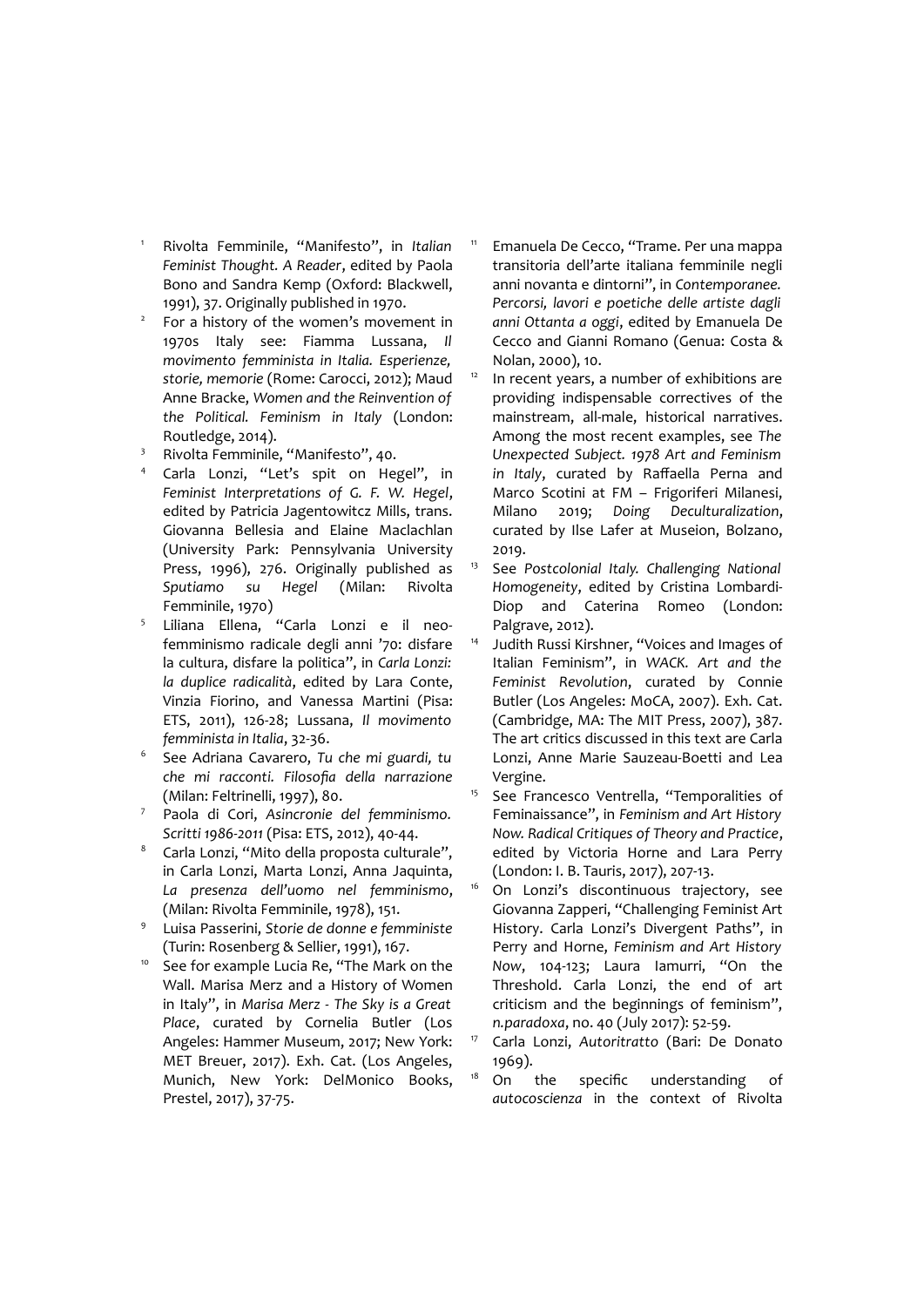Femminile see Maria Luisa Boccia, *L'io in rivolta. Vissuto e pensiero di Carla Lonzi* (Milan: La Tartaruga, 1990), 191-96.

- As reported by Suzanne Santoro in an interview: Suzanne Santoro, "Rewind. Suzanne Santoro all'Alveare di Milano è l'occasione per riparlare. Intervista", interview with Manuela De Leonardis, *Art a part of Culture*, 27 ottobre 2013, online: [https://www.artapartofculture.net/2013/10/2](https://www.artapartofculture.net/2013/10/27/rewind-suzanne-santoro-ad-alveare-milano-e-loccasione-per-riparlare-lintervista/) [7/rewind-suzanne-santoro-ad-alveare](https://www.artapartofculture.net/2013/10/27/rewind-suzanne-santoro-ad-alveare-milano-e-loccasione-per-riparlare-lintervista/)milano-e-loccasione-per-riparlare[lintervista/](https://www.artapartofculture.net/2013/10/27/rewind-suzanne-santoro-ad-alveare-milano-e-loccasione-per-riparlare-lintervista/). Last accessed on February 4, 2020.
- <sup>20</sup> Carla Accardi, Anna Maria Colucci, Suzanne Santoro, and Silvia Truppi were some of the artists participating in the meetings of Rivolta Femminile around 1970-1971.
- <sup>21</sup> Although Lonzi was not interested in uncovering the work of women artists, her analysis of the structural gender bias within the field of art can be read in parallel with the arguments developed by Linda Nochlin in her groundbreaking article "Why have there been no great women artists?" (published on *ARTnews*, January 1971), now available in *Women, Art and Power* (London: Routledge, 1988), 145-178.
- Rivolta Femminile, "On women's absence from celebratory manifestations of male creativity", trans. Carla Zipoli, in *Why are we 'Artists'? 100 World Art Manifestos*, edited by Jessica Lack (London: Penguin Books, 2017), 161. Originally published as "Assenza della donna dai momenti celebrativi della manifestazione creativa maschile" (Milan: Rivolta Femminile, 1971).
- <sup>23</sup> Carla Lonzi, "Discorsi: Carla Lonzi e Carla Accardi", in *Scritti sull'arte* (Milan: et al. Edizioni, 2012), 471-83. Originally published in *Marcatré*, June 1966, 193-197.
- <sup>24</sup> Carla Lonzi, *Carla Accardi*, in *Scritti sull'arte*, 194. Originally the text was published for Accardi's solo exhibition at Notizie gallery in Turin (1966).
- <sup>25</sup> Leslie Cozzi, "Spaces of self-consciousness.

Carla Accardi's Environments and the Rise of Italian Feminism", *Women & Performance. A Journal of Feminist Theory* 21, no. 1 (2011): 67-88.

- <sup>26</sup> Rivolta Femminile, "Significato dell'autocoscienza nei gruppi femministi", in Carla Lonzi, *Sputiamo su Hegel e altri scritti* (Milan: Rivolta Femminile, 1978), 119. Translation by the author. Originally published by Rivolta Femminile in 1972.
- <sup>27</sup> For a more detailed account of Accardi's break with Lonzi see Giovanna Zapperi, *Carla Lonzi. Un'arte della vita*, (Rome: DeriveApprodi, 2017), 178-88.
- <sup>28</sup> On the Coopertiva Beato Angelico see Katia Almerini, "The Cooperativa Beato Angelico. A Feminist Art Space in Rome", in *Art and Feminism in Postwar Italy. The Legacy of Carla Lonzi*, edited by Francesco Ventrella and Giovanna Zapperi (London: Bloomsbury, forthcoming in 2020).
- <sup>29</sup> Carla Accardi's statement in: *Il complesso di Michelangelo. Ricerca sul contributo dato dalla donna all'arte italiana del Novecento*, edited by Simone Weller (Pollenza, Macerata: La Nuova foglio, 1976), 87.
- <sup>30</sup> Anne Marie Sauzeau-Boetti, "Dalla culla alla barca", *Data*, May 1976, 38-39.
- <sup>31</sup> Anne Marie Sauzeau-Boetti, "Negative capability as practice in women's art", *Studio International*, January-February 1976, 25.
- <sup>32</sup> Cornelia Butler, "The Feminist Present: Women Artists at MoMA", in *Modern Women. Women Artists at Museum of Modern Art*, curated by Cornelia Butler and Alexandra Schwarz (New York: MoMA, 2010). Exh. Cat. (New York: MoMA, 2010), 13.
- <sup>33</sup> Sauzeau-Boetti, "Negative capability as practice in women's art", 24.
- See the page on January 24, 1974: Carla Lonzi, *Taci, anzi parla. Diario di una femminista* (Milan: Rivolta Femminile, 1978), 540.
- <sup>35</sup> See The Milan's Women Bookstore Collective, *Sexual Difference. A Theory of*